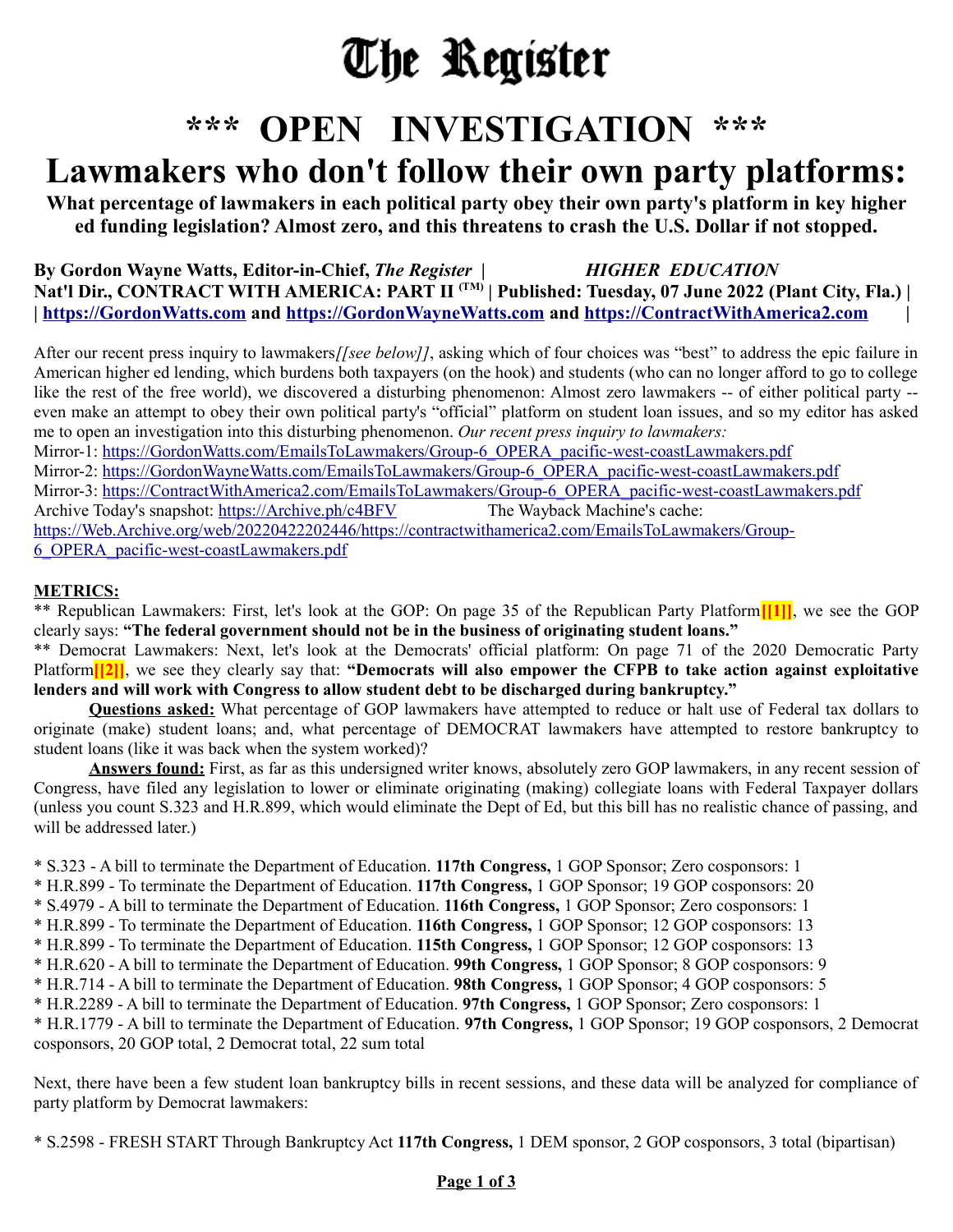\* H.R.4907 - Private Student Loan Bankruptcy Fairness Act of 2019, **117th Congress,** 1 DEM sponsor, 2 DEM cosponsors, 3 "DEM" total

\* H.R.885 - Private Student Loan Bankruptcy Fairness Act of 2019, **116th Congress,** 1 DEM Sponsor; 4 DEM cosponsors: 15

\* S.1414 - Student Borrower Bankruptcy Relief Act of 2019, **116th Congress,** 1 DEM Sponsor; 20 DEM cosponsors, 1 Independent cosponsor (who caucuses with DEMS), 22 "DEM" total

\* H.R.2648 - Student Borrower Bankruptcy Relief Act of 2019, **116th Congress,** 1 DEM Sponsor; 28 DEM cosponsors, 1 GOP cosponsor, 29 "DEM" total, 30 sum total

\* H.R.137 - Stopping Abusive Student Loan Collection Practices in Bankruptcy Act of 2017, **115th Congress,** 1 DEM Sponsor; 3 DEM cosponsors: 4

\* H.R.2366 - Discharge Student Loans in Bankruptcy Act of 2017, 1**15th Congress,** 1 DEM Sponsor; 37 DEM cosponsors, 1 GOP cosponsor, 38 "DEM" total, 39 sum total

\* H.R.2527 - Private Student Loan Bankruptcy Fairness Act of 2017, **115th Congress,** 1 DEM Sponsor; 23 DEM cosponsors: 24 \* H.R.6588 - Student Loan Bankruptcy Act of 2018, **115th Congress,** 1 DEM Sponsor; 1 DEM cosponsor: 2

\* H.R.100 - Stopping Abusive Student Loan Collection Practices in Bankruptcy Act of 2015, **114th Congress,** 1 DEM Sponsor; 2 DEM cosponsors: 3

\* H.R.449 - Discharge Student Loans in Bankruptcy Act of 2015, **114th Congress,** 1 DEM Sponsor; 15 DEM cosponsors, 2 GOP cosponsors, 16 "DEM" total, 18 sum total

\* H.R.1674 - Private Student Loan Bankruptcy Fairness Act of 2015, **114th Congress,** 1 DEM Sponsor; 41 DEM cosponsors: 42 \* H.R.3451 - Student Loan Bankruptcy Parity Act of 2015, **114th Congress,** 1 DEM Sponsor; Zero cosponsors: 1

#### *RESULTS:*

**\*\* Basic raw data: For the 117TH CONGRESS, The U.S. House of Representatives has 208 Republicans, 220 Democrats, zero (0) other (such as independents or 3RD party), and 7 vacancies (due to death or resignation), for a total of 435 seats; the U.S. Senate has 48 Democrats, 50 Republicans, and 2 Independents (who caucus with the Democrats), for a total of 100 seats: See below for discussion.**

**HOUSE:<https://PressGallery.house.gov/member-data/party-breakdown>**

**SENATE:<https://www.Senate.gov/history/partydiv.htm>**

**\*\* Basic raw data: For the 116TH CONGRESS, The U.S. House of Representatives had 197 Republicans, 235 Democrats, zero (0) other (such as independents or 3RD party), and 3 vacancies (due to death or resignation or, in 1 case, lack of legal certification of the race), for a total of 435 seats; the U.S. Senate has 45 Democrats, 53 Republicans, and 2 Independents (who caucus with the Democrats), for a total of 100 seats: See below for discussion.**

**HOUSE:<https://Web.Archive.org/web/20190513015237/https://pressgallery.house.gov/member-data/party-breakdown> SENATE:<https://www.Senate.gov/history/partydiv.htm>**

**REPUBLICAN PARTY PLATFORM COMPLIANCE:** Even being "very generous" with GOP lawmakers (and taking H.R.899 seriously, tho it has no realistic chances of passing and is more of "making a statement" legislation, not unlike GOP lawmakers hollow promises to repeal the ACA, but failing to do so when taking power), nonetheless, even in the "best" recent session, the 117TH Congress (2021-2022), there were only twenty (20) GOP Members of Congress and one (1) GOP Senator to sponsor/cosponsor such legislation, for a total of twenty-one (21) GOP lawmakers out of a total of 535 total lawmakers (100 senators and 435 members of congress), **for a raw "compliance percentage" of 21/535, or 3.93% to 3 significant figures.** Even when we do a "sum-weighted" average correction (taking into account that not all lawmakers are GOP), and that the 117TH Congress only has 208 Members of Congress and 50 U.S. Senators who are Republican, **we still have only 21/258, or a generous 8.14% compliance rate by GOP lawmakers** for a metric on their compliance with their own Republican Party Platform on this key issue. **True GOP compliance, in reality, is zero (0.00%) percent,** since no realistic legislation to either lower or eliminate Federal tax dollar origination (making of) student loans. (But elimination of the DOE would, technically, do this, plus eliminate a lot of other regulatory functions as well. Theoretically.) A similar effort was made in the 97TH Congress, 1981-1982, when H.R.1779 - A bill to terminate the Department of Education, was filed, and garnered 22 total sponsors/cosponsors, but only twenty (20) of whom were GOP lawmakers; the other 2 were Democrat members of Congress. We aren't counting this as it garnered less support and was a long time ago, especially considering it had no chance of passing.

**DEMOCRAT PARTY PLATFORM COMPLIANCE:** Even being "very generous" with Democrat lawmakers, and looking at the most successful effort in recent congressional sessions, probably the most successful (albeit failed) attempt by Democrats to obey their party platform on STUDENT LOAN BANKRUPTCY RESTORATION, was S.1414, which had a companion bill, H.R.2648, so let's look at these bills: S.1414 had 1 DEM Sponsor, 20 DEM cosponsors, 1 Independent cosponsor (who caucuses with DEMS), and this constitutes 22 "DEM" senators, total. Its companion bill (identical language needed to pass into law) was